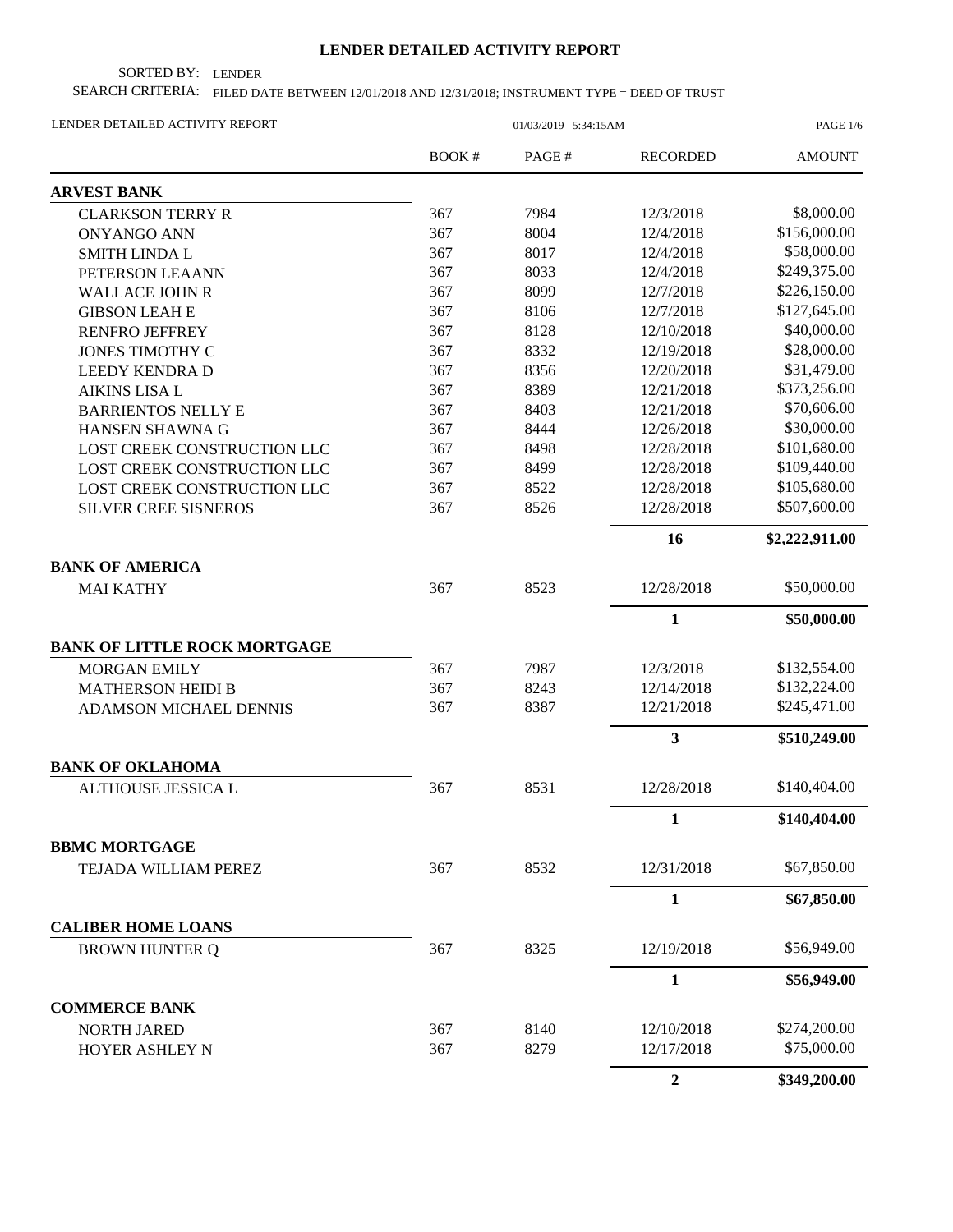$01/03/2019$  5:34:15AM

PAGE 2/6

|                                                    | <b>BOOK#</b> | PAGE# | <b>RECORDED</b> | <b>AMOUNT</b>  |
|----------------------------------------------------|--------------|-------|-----------------|----------------|
| <b>COMMUNITY BANK &amp; TRUST</b>                  |              |       |                 |                |
| PATTERSON JACK D                                   | 367          | 8127  | 12/10/2018      | \$13,700.00    |
| PRINGLE COTY                                       | 367          | 8206  | 12/13/2018      | \$15,000.00    |
| MITCHELL IRVALENE                                  | 367          | 8207  | 12/13/2018      | \$60,855.00    |
| <b>GILION ASHLEY T</b>                             | 367          | 8255  | 12/17/2018      | \$122,400.00   |
| <b>LANKFORD JAN</b>                                | 367          | 8301  | 12/18/2018      | \$40,000.00    |
|                                                    |              |       | 5               | \$251,955.00   |
| <b>COMMUNITY BANK AND TRUST</b>                    |              |       |                 |                |
| <b>HOLCOMB TRACY L TRUST</b>                       | 367          | 8482  | 12/27/2018      | \$100,000.00   |
| LONGNECKER SANDRA L                                | 367          | 8519  | 12/28/2018      | \$48,000.00    |
|                                                    |              |       | $\overline{2}$  | \$148,000.00   |
| <b>COMMUNITY NATIONAL BANK</b>                     |              |       |                 |                |
| <b>DYER RONALD G</b>                               | 367          | 8447  | 12/26/2018      | \$43,776.58    |
|                                                    |              |       | 1               | \$43,776.58    |
| <b>CULLUM FRANK</b>                                |              |       |                 |                |
| <b>BOTELHO DALLAS C</b>                            | 367          | 8457  | 12/26/2018      | \$67,763.26    |
|                                                    |              |       | $\mathbf{1}$    | \$67,763.26    |
| DAS ACQUISITION COMPANY                            |              |       |                 |                |
| <b>SAVAGE JORDAN</b>                               | 367          | 8071  | 12/6/2018       | \$124,242.00   |
| <b>MARTIN CHRISTINA CHERIE</b>                     | 367          | 8405  | 12/21/2018      | \$111,111.00   |
|                                                    |              |       | $\overline{2}$  | \$235,353.00   |
| <b>DITECH FINANCIAL</b>                            |              |       |                 |                |
| <b>COLE EMMA JANE</b>                              | 367          | 8492  | 12/28/2018      | \$96,000.00    |
|                                                    |              |       | $\mathbf{1}$    | \$96,000.00    |
| <b>FCS FINANCIAL</b>                               |              |       |                 |                |
| <b>TRAMMELL CARIE M</b>                            | 367          | 8035  | 12/4/2018       | \$178,000.00   |
| <b>MOORE TIA</b>                                   | 367          | 8378  | 12/21/2018      | \$300,000.00   |
|                                                    |              |       | $\overline{2}$  | \$478,000.00   |
| FIRST COMMUNITY BANK                               |              |       |                 |                |
| <b>BRISTER MARIAH</b>                              | 367          | 8093  | 12/7/2018       | \$16,150.00    |
| MOSER PROPERTIES, LLC                              | 367          | 8096  | 12/7/2018       | \$58,650.00    |
| <b>VANDORN CARL J</b>                              | 367          | 8147  | 12/11/2018      | \$113,600.00   |
| <b>CLARK CHAD</b>                                  | 367          | 8203  | 12/13/2018      | \$69,000.00    |
| THOMASVILLE HOMES, LLC                             | 367          | 8275  | 12/17/2018      | \$300,000.00   |
| <b>HALL AMANDA LACY</b>                            | 367          | 8299  | 12/18/2018      | \$28,475.00    |
| MISSOURI LAND RUSH, LLC                            | 367          | 8312  | 12/19/2018      | \$75,000.00    |
| <b>GOSSETT PROPERTIES LLC</b>                      | 367          | 8344  | 12/20/2018      | \$50,000.00    |
| <b>MARTIN TARA</b>                                 | 367          | 8434  | 12/26/2018      | \$108,500.00   |
| <b>ALLPHINE TONYA R</b>                            | 367          | 8470  | 12/27/2018      | \$48,433.00    |
| GIBBENS CONSTRUCTION AND PROPERTIES L              | 367          | 8504  | 12/28/2018      | \$118,000.00   |
| PIERCE MELANIE                                     | 367          | 8507  | 12/28/2018      | \$109,176.00   |
|                                                    |              |       | 12              | \$1,094,984.00 |
| <b>FIRST STATE BANK OF PURDY</b><br>NIMMO MARY LOU | 367          | 8472  | 12/27/2018      | \$47,000.00    |
|                                                    |              |       |                 |                |
|                                                    |              |       | $\mathbf{1}$    | \$47,000.00    |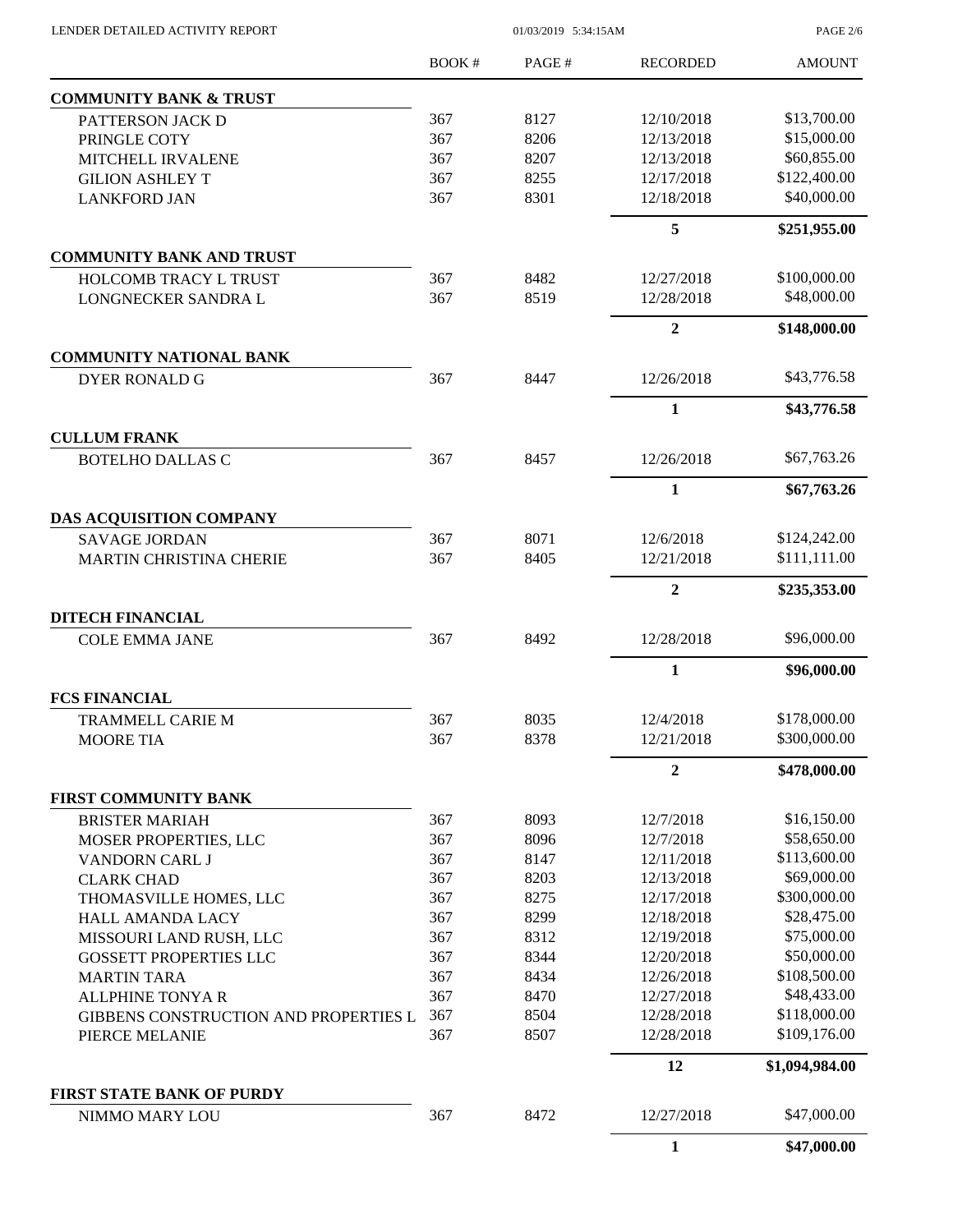LENDER DETAILED ACTIVITY REPORT 01/03/2019 5:34:15AM

PAGE 3/6

|                                                               | BOOK# | PAGE# | <b>RECORDED</b>  | <b>AMOUNT</b>  |
|---------------------------------------------------------------|-------|-------|------------------|----------------|
| <b>FLAT BRANCH MORTGAGE</b>                                   |       |       |                  |                |
| <b>TAYLOR ALEXANDER T</b>                                     | 367   | 8051  | 12/6/2018        | \$130,101.00   |
| <b>JINKS SHELBY</b>                                           | 367   | 8101  | 12/7/2018        | \$213,242.00   |
| <b>BIDWELL IRENE R</b>                                        | 367   | 8181  | 12/12/2018       | \$86,803.00    |
| <b>MARTINEZ JOVAN G</b>                                       | 367   | 8235  | 12/14/2018       | \$80,303.00    |
| <b>FLORY MELINDA</b>                                          | 367   | 8288  | 12/17/2018       | \$0.00         |
| <b>AUSTIN COURTNEY</b>                                        | 367   | 8351  | 12/20/2018       | \$85,858.00    |
| PINK CATLYN                                                   | 367   | 8367  | 12/20/2018       | \$95,959.00    |
| <b>VINSON SHIRLEY A</b>                                       | 367   | 8375  | 12/21/2018       | \$141,379.00   |
| <b>GREEN KENNETH JOE</b>                                      | 367   | 8391  | 12/21/2018       | \$240,000.00   |
| <b>GUEST ATHENA</b>                                           | 367   | 8437  | 12/26/2018       | \$160,550.00   |
| <b>SLAUGHTER ALISHA L</b>                                     | 367   | 8450  | 12/26/2018       | \$155,756.00   |
| <b>AUSTIN JANA</b>                                            | 367   | 8453  | 12/26/2018       | \$125,749.00   |
|                                                               |       |       | 12               | \$1,515,700.00 |
| FLAT BRANCH MORTGAGE INC                                      | 367   |       |                  |                |
| <b>DANIELS CLYDE L</b>                                        |       | 8480  | 12/27/2018       | \$88,271.00    |
|                                                               |       |       | 1                | \$88,271.00    |
| <b>FREEDOM BANK OF SOUTHERN MISSOURI</b><br>MORGAN JERRY DALE | 367   | 8377  | 12/21/2018       | \$112,000.00   |
|                                                               |       |       | $\mathbf{1}$     | \$112,000.00   |
| <b>GATEWAY MORTGAGE GROUP</b>                                 |       |       |                  |                |
| MCCONNAUGHEY STEPHANIE C                                      | 367   | 8036  | 12/5/2018        | \$156,800.00   |
|                                                               | 367   | 8455  | 12/26/2018       | \$87,300.00    |
| <b>COFFEY STEPHANIE K</b>                                     |       |       |                  |                |
|                                                               |       |       | $\boldsymbol{2}$ | \$244,100.00   |
| <b>GOLDEN OAK LENDING</b>                                     |       |       |                  |                |
| <b>ENDICOTT ALICIA</b>                                        | 367   | 8174  | 12/12/2018       | \$204,517.00   |
|                                                               |       |       | 1                | \$204,517.00   |
| <b>GREAT SOUTHERN BANK</b>                                    |       |       |                  |                |
| <b>WILFONG SONJA S</b>                                        | 367   | 8031  | 12/4/2018        | \$15,000.00    |
| <b>RUARK RUSSELL LEE</b>                                      | 367   | 8211  | 12/13/2018       | \$20,000.00    |
| CONDUFF DONNA C                                               | 367   | 8360  | 12/20/2018       | \$50,000.00    |
|                                                               |       |       | 3                | \$85,000.00    |
| <b>GUARANTY BANK</b>                                          |       |       |                  |                |
| <b>KRUEGER HANNAH</b>                                         | 367   | 7993  | 12/3/2018        | \$87,400.00    |
| <b>KIM FRANK S</b>                                            | 367   | 8245  | 12/14/2018       | \$248,000.00   |
| <b>SHEELEY MONICA</b>                                         | 367   | 8248  | 12/14/2018       | \$20,000.00    |
| <b>HARGIS SHARON M</b>                                        | 367   | 8393  | 12/21/2018       | \$227,750.00   |
| STEVE MOSER PROPERTIES LLC                                    | 367   | 8468  | 12/27/2018       | \$67,000.00    |
|                                                               |       |       | 5                | \$650,150.00   |
| <b>JLB CORPORATION</b><br><b>ENDICOTT WILLIAM J</b>           | 367   | 8174  | 12/12/2018       | \$204,517.00   |
|                                                               |       |       | $\mathbf{1}$     | \$204,517.00   |
| LEADERONE FINANCIAL CORPORATION                               |       |       |                  |                |
| <b>BLAIR HOLLY D</b>                                          | 367   | 8382  | 12/21/2018       | \$67,750.00    |
|                                                               |       |       | $\mathbf{1}$     | \$67,750.00    |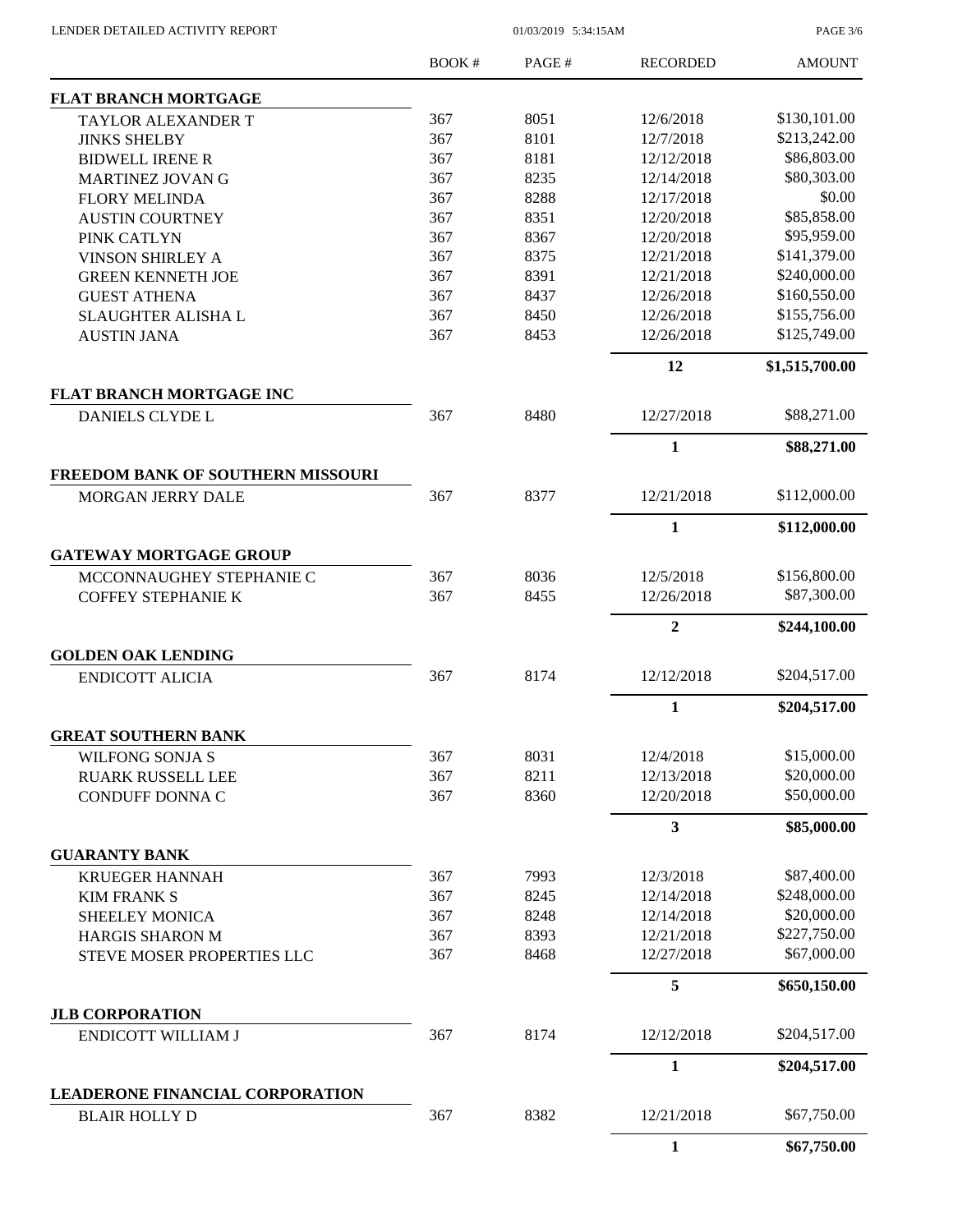| LENDER DETAILED ACTIVITY REPORT                      | 01/03/2019 5:34:15AM |              |                          | <b>PAGE 4/6</b>             |
|------------------------------------------------------|----------------------|--------------|--------------------------|-----------------------------|
|                                                      | BOOK#                | PAGE#        | <b>RECORDED</b>          | <b>AMOUNT</b>               |
| <b>LOANDEPOT.COM</b>                                 |                      |              |                          |                             |
| <b>HOLLAND CHRISTY</b>                               | 367                  | 8353         | 12/20/2018               | \$103,300.00                |
|                                                      |                      |              | 1                        | \$103,300.00                |
| MISSOURI HOUSING DEVELOPMENT COMMISSION              |                      |              |                          |                             |
| SLAUGHTER ALISHA L                                   | 367                  | 8460         | 12/26/2018               | \$6,230.24                  |
|                                                      |                      |              | $\mathbf{1}$             | \$6,230.24                  |
| <b>MORTGAGE LENDERS OF AMERICA</b>                   |                      |              |                          |                             |
| <b>HUFF LISA</b>                                     | 367                  | 8194         | 12/13/2018               | \$93,279.00                 |
| <b>MORTGAGE RESEARCH CENTER</b>                      |                      |              | $\mathbf{1}$             | \$93,279.00                 |
| <b>ELLISON VALERY E</b>                              | 367                  | 8534         | 12/31/2018               | \$152,367.00                |
|                                                      |                      |              | 1                        | \$152,367.00                |
| <b>OAKSTAR BANK</b>                                  |                      |              |                          |                             |
| <b>DEWITT DEBRA R</b>                                | 367                  | 8012         | 12/4/2018                | \$610,000.00                |
| RICHARDS EXCAVATING LLC                              | 367                  | 8015         | 12/4/2018                | \$330,000.00                |
| <b>SACHS AARON TR</b>                                | 367                  | 8363         | 12/20/2018               | \$656,625.00                |
|                                                      |                      |              | 3                        | \$1,596,625.00              |
| <b>OLD MISSOURI BANK</b>                             |                      |              |                          |                             |
| PAYTON VERNA                                         | 367                  | 8001         | 12/3/2018                | \$109,400.00                |
|                                                      |                      |              | $\mathbf{1}$             | \$109,400.00                |
| PEOPLES BANK                                         |                      |              |                          |                             |
| <b>BOYER SUSAN</b>                                   | 367                  | 8022         | 12/4/2018                | \$45,000.00                 |
| BC RENTAL HOMES, LLC                                 | 367                  | 8190         | 12/12/2018               | \$113,600.00                |
| ALPHA REAL PROPERTY LLC                              | 367                  | 8215         | 12/14/2018               | \$73,950.00                 |
| <b>BURKHART TANYA</b><br>MCCLELLAND INVESTMENTS, LLC | 367<br>367           | 8285<br>8355 | 12/17/2018<br>12/20/2018 | \$432,000.00<br>\$71,596.00 |
|                                                      |                      |              | 5                        | \$736,146.00                |
| PHH MORTGAGE                                         |                      |              |                          |                             |
| WILSON TINA M                                        | 367                  | 8156         | 12/11/2018               | \$118,400.00                |
|                                                      |                      |              | 1                        | \$118,400.00                |
| <b>PINNACLE BANK</b>                                 |                      |              |                          |                             |
| DORRIS INVESTMENTS, LLC                              | 367                  | 7999         | 12/3/2018                | \$192,500.00                |
|                                                      |                      |              | $\mathbf{1}$             | \$192,500.00                |
| PREMIER HOME MORTGAGE                                |                      |              |                          |                             |
| <b>CASTANEDA DARWIN</b>                              | 367                  | 8257         | 12/17/2018               | \$55,909.00                 |
| TITHER PONIFACIA                                     | 367                  | 8278         | 12/17/2018               | \$91,616.00                 |
| <b>FARRELL TORI</b>                                  | 367                  | 8508         | 12/28/2018               | \$159,200.00                |
|                                                      |                      |              | 3                        | \$306,725.00                |
| <b>QUICKEN LOANS</b><br>SADLER STACEY M              | 367                  | 8139         | 12/10/2018               | \$151,325.00                |
| TODD JONATHAN S                                      | 367                  | 8287         | 12/17/2018               | \$68,732.00                 |
| <b>EZELL JOHN H</b>                                  | 367                  | 8357         | 12/20/2018               | \$129,934.00                |
| <b>WELSH CATHERINE A</b>                             | 367                  | 8514         | 12/28/2018               | \$202,975.00                |
|                                                      |                      |              | 4                        | \$552,966.00                |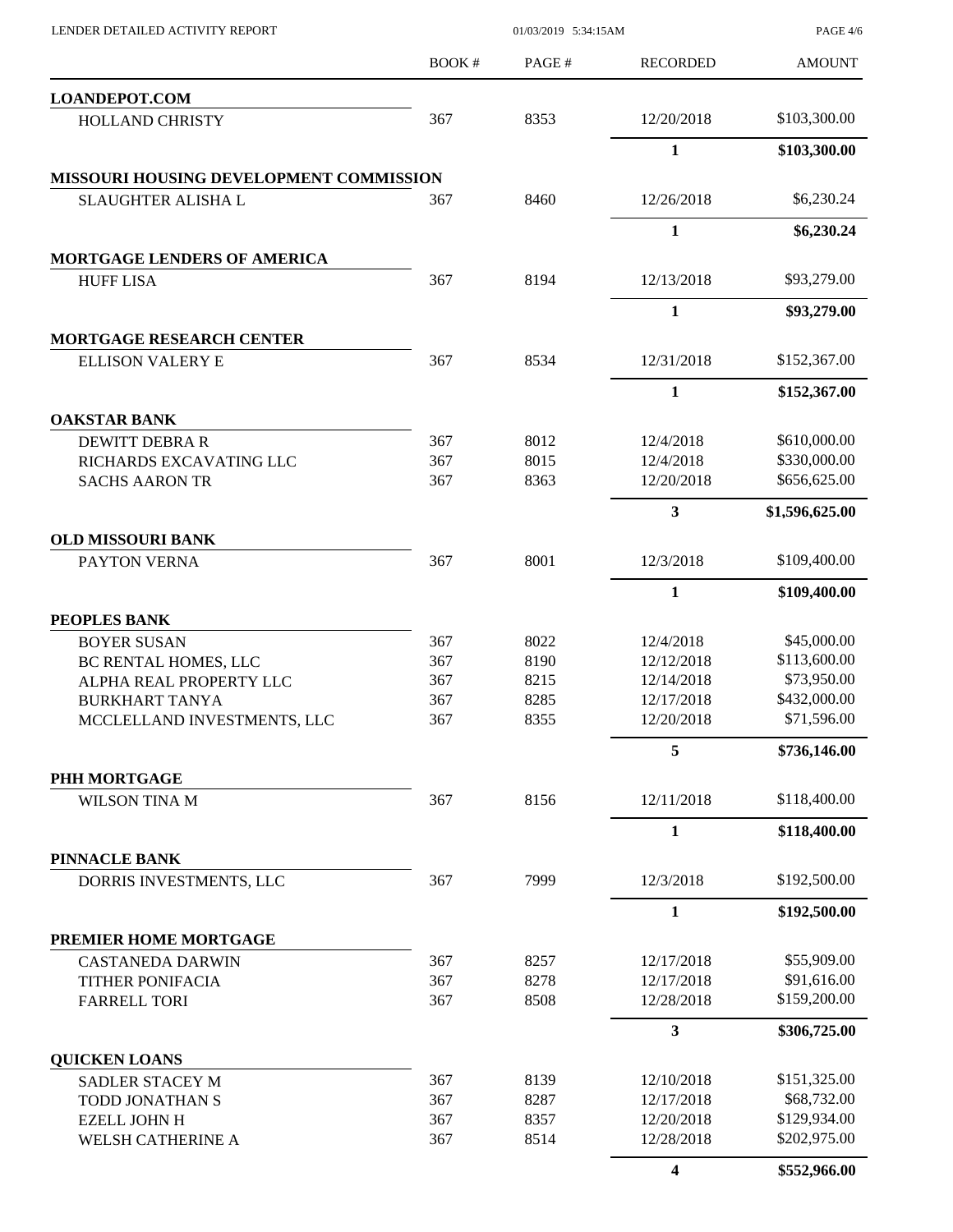LENDER DETAILED ACTIVITY REPORT 01/03/2019 5:34:15AM

PAGE 5/6

|                                                            | <b>BOOK#</b> | PAGE#        | <b>RECORDED</b>          | <b>AMOUNT</b>               |
|------------------------------------------------------------|--------------|--------------|--------------------------|-----------------------------|
| <b>RICHARDSON BETTY LOUISE</b>                             |              |              |                          |                             |
| <b>LASITER MICHEL</b>                                      | 367          | 8226         | 12/14/2018               | \$19,000.00                 |
|                                                            |              |              | $\mathbf{1}$             | \$19,000.00                 |
| <b>SIMMONS BANK</b>                                        |              |              |                          |                             |
| <b>HARDIN JOHN M</b>                                       | 367          | 8104         | 12/7/2018                | \$87,780.00                 |
| PRATER LEAH BREANN                                         | 367          | 8304         | 12/18/2018               | \$84,000.00                 |
|                                                            |              |              | $\overline{2}$           | \$171,780.00                |
| SOUTHWEST MISSOURI BANK                                    |              |              |                          |                             |
| <b>BRISTER KATHLEEN S</b>                                  | 367          | 7995         | 12/3/2018                | \$52,000.00                 |
| DECKER JOANNA                                              | 367          | 8052         | 12/6/2018                | \$182,000.00                |
| <b>KUNKEL LAUREN</b>                                       | 367          | 8055         | 12/6/2018                | \$96,250.00                 |
| NEWMAN ROBIN L                                             | 367          | 8089         | 12/7/2018                | \$20,000.00                 |
| <b>COOPER MARY ELIZABETH</b>                               | 367          | 8102         | 12/7/2018                | \$76,500.00                 |
| <b>BERNER HEATHER R</b>                                    | 367          | 8150         | 12/11/2018               | \$162,775.00                |
| WP INVESTMENTS, LLC                                        | 367          | 8216         | 12/14/2018               | \$250,000.00                |
| <b>CORNEJO JENNIFER</b>                                    | 367          | 8217         | 12/14/2018               | \$10,000.00                 |
| <b>HINES WILLIAM</b>                                       | 367          | 8220         | 12/14/2018               | \$130,000.00                |
| <b>HOWARD JENNIFER</b>                                     | 367          | 8221         | 12/14/2018               | \$25,000.00                 |
| DITTMER TIMOTHY WAYNE                                      | 367          | 8259         | 12/17/2018               | \$33,000.00                 |
| <b>WHITE HELEN</b>                                         | 367          | 8293         | 12/18/2018               | \$327,250.00                |
| <b>VANCE HEATHER</b>                                       | 367          | 8321         | 12/19/2018               | \$151,000.00                |
| <b>GOODALL SUSAN D</b>                                     | 367          | 8349         | 12/20/2018               | \$306,021.84                |
|                                                            | 367          | 8373         | 12/21/2018               | \$160,000.00                |
| <b>WESTON KRISTI K TR</b>                                  |              |              |                          | \$35,000.00                 |
| THURSTON CAROL SUE                                         | 367<br>367   | 8545<br>8546 | 12/31/2018<br>12/31/2018 | \$56,000.00                 |
| DUQUETTE MARGARET A                                        |              |              |                          |                             |
|                                                            |              |              | 17                       | \$2,072,796.84              |
| THE BANK OF WYANDOTTE                                      | 367          | 8084         | 12/7/2018                | \$58,850.88                 |
| <b>FRIEND KIM D</b>                                        |              |              |                          |                             |
|                                                            |              |              | $\mathbf{1}$             | \$58,850.88                 |
| <b>USBANK</b><br>WHITE CODY R                              | 367          | 8008         | 12/4/2018                | \$85,505.00                 |
| THE CORNELL FAMILY TRUST                                   | 367          | 8161         | 12/11/2018               | \$122,400.00                |
|                                                            |              |              |                          | \$31,925.00                 |
| <b>ADAMSON MINDY L</b>                                     | 367          | 8336         | 12/20/2018               |                             |
| <b>LOUTZENHISER ERIN R</b><br><b>LOUTZENHISER ERIN R</b>   | 367          | 8409         | 12/21/2018               | \$219,300.00<br>\$68,070.00 |
|                                                            | 367          | 8410         | 12/21/2018               |                             |
|                                                            |              |              | 5                        | \$527,200.00                |
| <b>UNDERWOOD DEBRA TRUST</b><br><b>BROADY JESSICA LANE</b> | 367          | 8512         | 12/28/2018               | \$135,000.00                |
|                                                            |              |              | $\mathbf{1}$             | \$135,000.00                |
| <b>USAA FEDERAL SAVINGS BANK</b>                           |              |              |                          |                             |
| <b>DAVIS CRYSTAL</b>                                       | 367          | 8237         | 12/14/2018               | \$132,754.00                |
|                                                            |              |              | $\mathbf{1}$             | \$132,754.00                |
| <b>USDA</b>                                                |              |              |                          |                             |
| <b>SAMONS LEE ANN</b>                                      | 367          | 8384         | 12/21/2018               | \$79,500.00                 |
|                                                            |              |              | $\mathbf{1}$             | \$79,500.00                 |